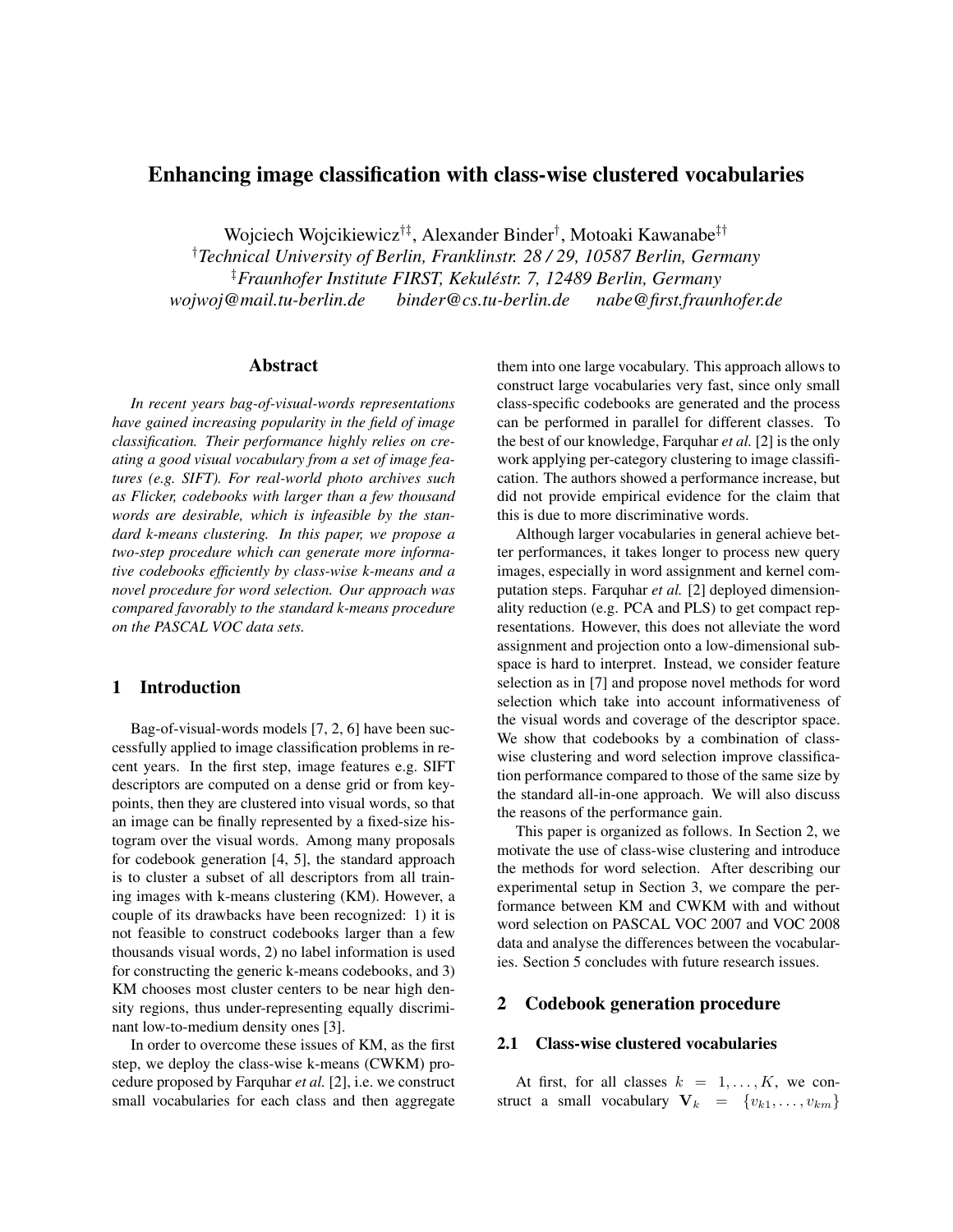applying k-means clustering to the SIFT descriptors  $\{s_{k1}, \ldots, s_{kd}\}\$  selected from the training images containing category  $k$ . That is,  $V_k$  is obtained by minimizing  $\sum_i \sum_j \delta_{ij} ||s_{ki} - v_{kj}||^2$ , where  $|| \cdot ||$  denotes Euclidean distance and  $\delta_{ij}$ 's are the indicator of the cluster assignment. Then, the resulting vocabularies are aggregated into one large overall vocabulary  $V =$  ${V_1, \ldots, V_K}$  (size  $K \times m$ ). In this way, we can produce large vocabularies which achieve better classification performance in a fraction of time (hours vs. days) compared to KM.

#### 2.2 Visual word selection

Unfortunately, large vocabularies slow down the classification process in test phase<sup>1</sup>. Therefore, we reduce the codebook size by novel methods for word selection which are based on informativeness of visual words and coverage of the descriptor space. We will show that we can construct better vocabularies of the same size compared to the standard ones by KM.

Consider a vocabulary  $V$  and a set of labeled input features  $J = \{(s_i, c_i), i = 1, \ldots, N\}$ , where  $s_i$  denotes a SIFT descriptor and  $c_i$  one of the class labels assigned to the image which  $s_i$  comes from. We propose to use the distribution of the labels in the cluster assigned to each word  $v$  as a measure of informativeness, namely

$$
h_v(k) := \frac{n(v,k)}{n(v)},\tag{1}
$$

where  $n(v)$  is the size of the cluster assigned to the word v and  $n(v, k)$  is the number of the descriptors with the label  $k$  in the cluster. This is an estimator of the conditional probability  $p(k | v)$  of the labels given the word. Ideally, a visual word v is discriminative, when  $h_v(k)$ is peaked at a class k or a small number of classes, or in other words, when it occurs more frequently in the class k (or a small number of classes) but is rare in the other classes. However, in reality, we cannot expect such clear-cut situations. Therefore, for word selection we deploy the entropy

$$
\tau(v) = -\sum_{k} h_v(k) \log(h_v(k)), \qquad (2)
$$

which measures informativeness about the labels. A small  $\tau$  value indicate a word with little uncertainty about the label. We note that the set J should be balanced, so that it contains the same number of SIFTs for each class, otherwise we need to use other criteria to cope with unbalanced class sizes.

Apart from the informativeness of a visual word, we want to make sure that the descriptor space is covered by the reduced codebook. Otherwise, all selected words can come from the same region in the descriptor space, i.e. represent only a similar pattern in images and cannot capture wide variety of other patterns. Such a nonrepresentative vocabulary result potentially in performance drop. In order to assure that the selected subset of words still provide a good coverage, we propose to recluster the vocabulary i.e. to apply k-means to the words of the large codebook. In our experiment, we will compare the following selection schemes.

- selEntropy: Select the words  $v$  with smallest entropies  $\tau(v)$ .
- selCW: Rank the words v for each class  $k$  according to  $h<sub>v</sub>(k)$  in descending order. Rotate over the classes and select the word with the highest rank which has not been selected yet.
- recluNew: Recluster vocabulary and take cluster centers as new words.
- recluEntropy: Recluster vocabulary and from each cluster select the word with minimal  $\tau(v)$ .
- recluMax: Recluster vocabulary and from each cluster select the word with highest  $\max_k \{h_v(k)\}.$

## 3 Experimental Setup

We experimented on the PASCAL VOC 2007 and VOC 2008 data sets [1] containing 9963 and 8780 images of 20 object classes. We used SIFT descriptors over the grey channels and whole images as the base feature for the bag-of-words representation. Our choice of kernel function is the  $\chi^2$  kernel, which has proved to be a suitable similarity measure for histograms. The kernel parameter was set to be the mean of the  $\chi^2$  distances between all pairs of training samples.

The evaluation criterion is the average precision (AP) over all recall values calculated from the precision-recall curves. The regularization parameter C of the SVM was optimized on the validation data. For VOC 2007 test results will be reported, whereas for VOC 2008 we show only validation performances, as the labels for the test images are not available.

#### 4 Results

At first, we checked that the class-wise clustered vocabulary with 20000 words (CWKM20000), the maximal size we tested, performs much better than the standard 4000 words codebook (KM4000). The mean AP

<sup>&</sup>lt;sup>1</sup>Not only vocabulary construction which is created only once takes longer, but also the word assignment and kernel computation step which is required everytime we classify a test image.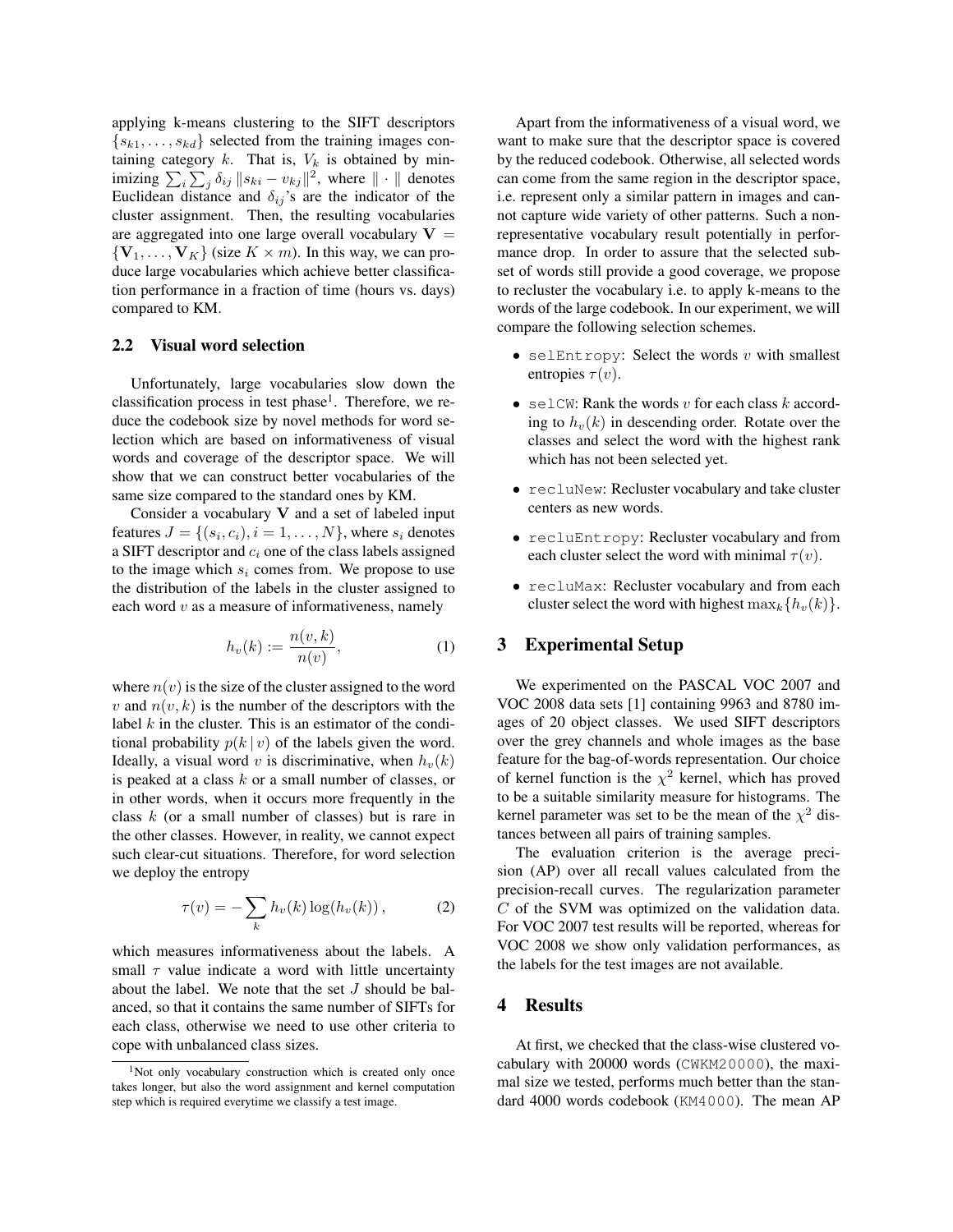(MAP) gain over all classes in VOC 2007 is 0.0205 (or 4.5 %), however, the maximal increase in AP is 0.0838 (or 33.2 %) for the class 'diningtable' and no class performs worse. In the case of VOC 2008, we obtain a mean increase in validation performance of 0.0277 (or 7.7 %), the maximal gain is 0.0824 (or 34 %) and no class does significantly worse. In both cases the performance gain is non-uniform for the classes (see Figure 2). We remark that the time needed for clustering is much less for CWKM, i.e. few hours vs. one week.

As large vocabularies have disadvantages in terms of computation time, it is fair to compare vocabularies of the same size. We created smaller vocabularies directly with CWKM, i.e. we constructed very small class-specific codebooks (e.g. 200 words) and aggregated them into mid-size vocabulary (e.g. 4000 words). However, as shown in Table 1 (first and second row), the performances of CWKM is on par or even worse than those by the standard KM. Thus, the only advantage is a faster computation. The reason is that the class-specific codebooks created by CWKM are simply too small (e.g. 40 words in the 800 words vocabulary) to capture all relevant information.

This claim is supported by Figure 1. We plot histograms of distances from visual words in one codebook to the nearest neighbors in the other vocabulary. The upper panel shows the distances between CWKM800 and KM800 and in the lower panel the distances between words of recluEntropy (800 words) and KM800 are presented. We clearly see that in the first case there are some regions in descriptor space which are captured by KM800, but not by CWKM800, since the red histogram visualizing the distances from CWKM800 to KM800 is shifted to the right. In contrast to that the recluEntropy vocabulary covers the descriptor space much better than KM800.

Therefore, we constructed mid-size vocabularies by selecting words from the largest CWKM codebook (CWKM20000). The results for different vocabulary sizes and the five word selection methods described above are summarized in Table 1. As can be seen, the methods selEntropy and recluNew perform worst, i.e. there is no performance gain when compared to the corresponding KM vocabulary, whereas the other three methods show a clear gain e.g. the absolute difference between recluEntropy and KM on a 800 words vocabulary is 0.0211 or 5.11 % for VOC 2007.

The selection schemes resulting in worse performances neglect either coverage (selEntropy) or informativeness (recluNew). We also remark that the new cluster centers by recluNew do not coincide with the original CWKM words. The reclustering methods recluEntropy and recluMax perform much bet-



**Figure 1. Distance distribution to nearest word between** CWKM800 **-** KM800 **(top) and** recluEntropy **-** KM800 **(bottom).**

| Method      | $4000$ words |       | $2000$ words |       | 800 words |       |
|-------------|--------------|-------|--------------|-------|-----------|-------|
| VOC         | 2007         | 2008  | 2007         | 2008  | 2007      | 2008  |
| KM          | 45.45        | 35.92 | 44.42        | 35.08 | 41.23     | 32.65 |
| <b>CWKM</b> | 45.15        | 35.76 | 44.01        | 35.76 | 40.23     | 32.33 |
| selEnt      | 45.55        | 36.68 | 44.30        | 34.56 | 40.86     | 31.22 |
| selCW       | 46.63        | 37.26 | 44.76        | 34.60 | 42.43     | 32.81 |
| recluNew    | 46.18        | 36.73 | 44.14        | 35.40 | 41.18     | 32.85 |
| recluEnt    | 46.56        | 37.48 | 44.96        | 35.91 | 43.33     | 34.15 |
| recluMax    | 46.58        | 36.80 | 44.94        | 35.97 | 42.86     | 34.18 |

**Table 1. Results (MAP** × **100) for VOC images.** CWKM20000 **result is 47.49 (38.69).**

ter, as they take into account both coverage and informativeness. We conjecture that selCW performs not that bad, because it retains sufficient coverage indirectly by selecting same numbers of informative words from all classes. It seems that the coverage of the descriptor space is crucial for good performance and we introduced a new way of evaluating it, namely by using distance histograms as in Figure 1.

As we can see in Figure 1, there are more outlier words in the recluEntropy vocabularies which are not well-represented by the KM codebooks compared to the other way around. Table 2 shows the median of p-values of the label uncertainty  $\tau$  for the top  $\alpha$ % words being outliers by distance to the nearest neighbor<sup>2</sup>. In other words we compute the  $\tau$  values of the top  $\alpha$ % outlier words in recluEntropy (as done in figure 1), compute the  $p$ -value for them and report the median. The small values compared to 'all' indicate that the outlier words have significantly small uncertainty  $\tau$ , i.e. are very informative. This property can

<sup>&</sup>lt;sup>2</sup>The *p*-value in this case is the percentage of the words in the corresponding KM vocabulary which have smaller uncertainty  $\tau$ .